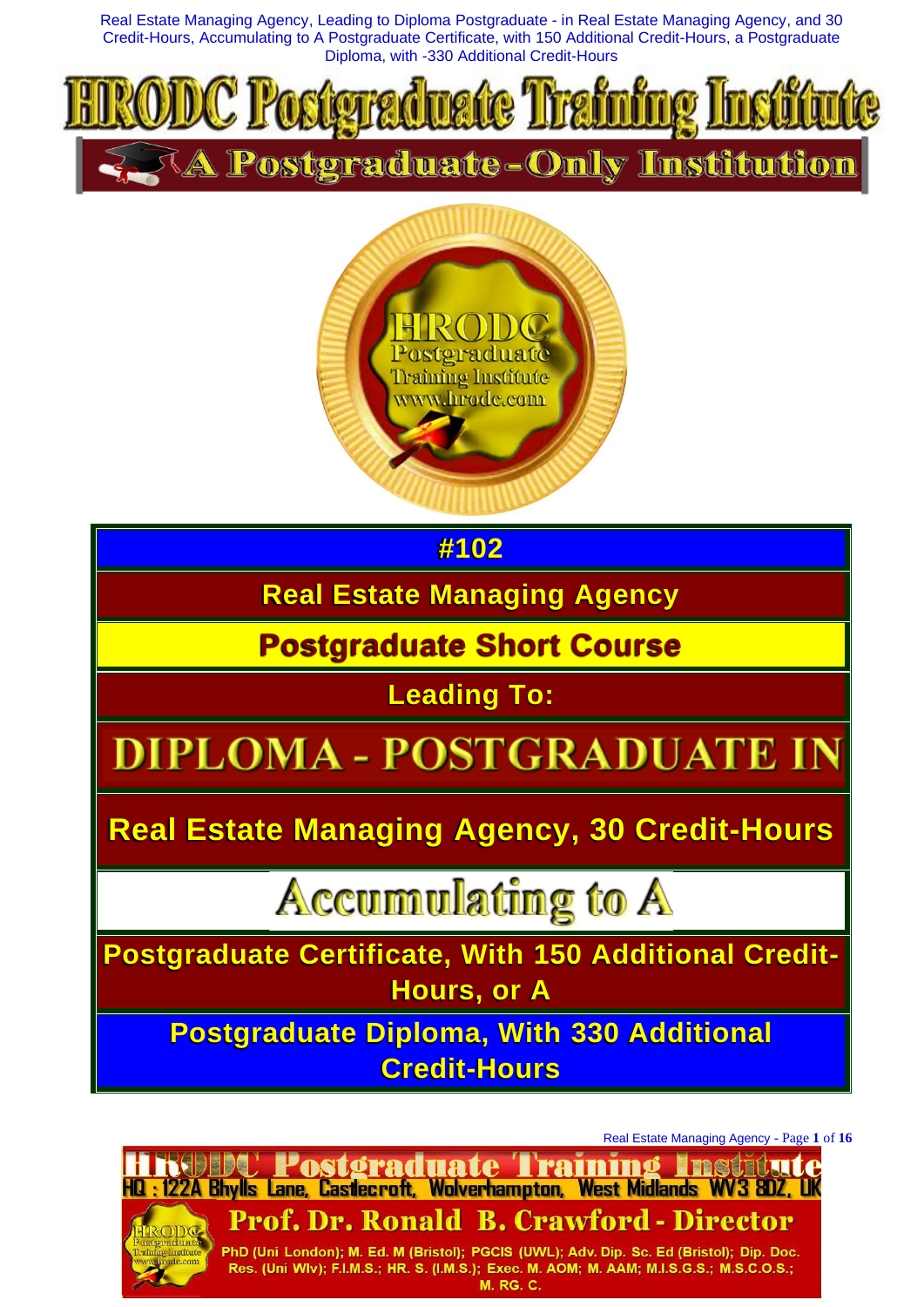

#### **Course Coordinator:**

**Prof. Dr. R. B. Crawford is the Director of HRODC Postgraduate Training Institute, A Postgraduate-Only Institution. He has the following Qualifications and Affiliations:**

- Doctor of Philosophy {(PhD) {University College London (UCL) University of London)};
- ➢ MEd Management (University of Bath);
- ➢ Postgraduate (Advanced) Diploma Science Teacher Ed. (University of Bristol);
- ➢ Postgraduate Certificate in Information Systems (University of West London, formerly Thames Valley University);
- ➢ Diploma in Doctoral Research Supervision, (University of Wolverhampton);

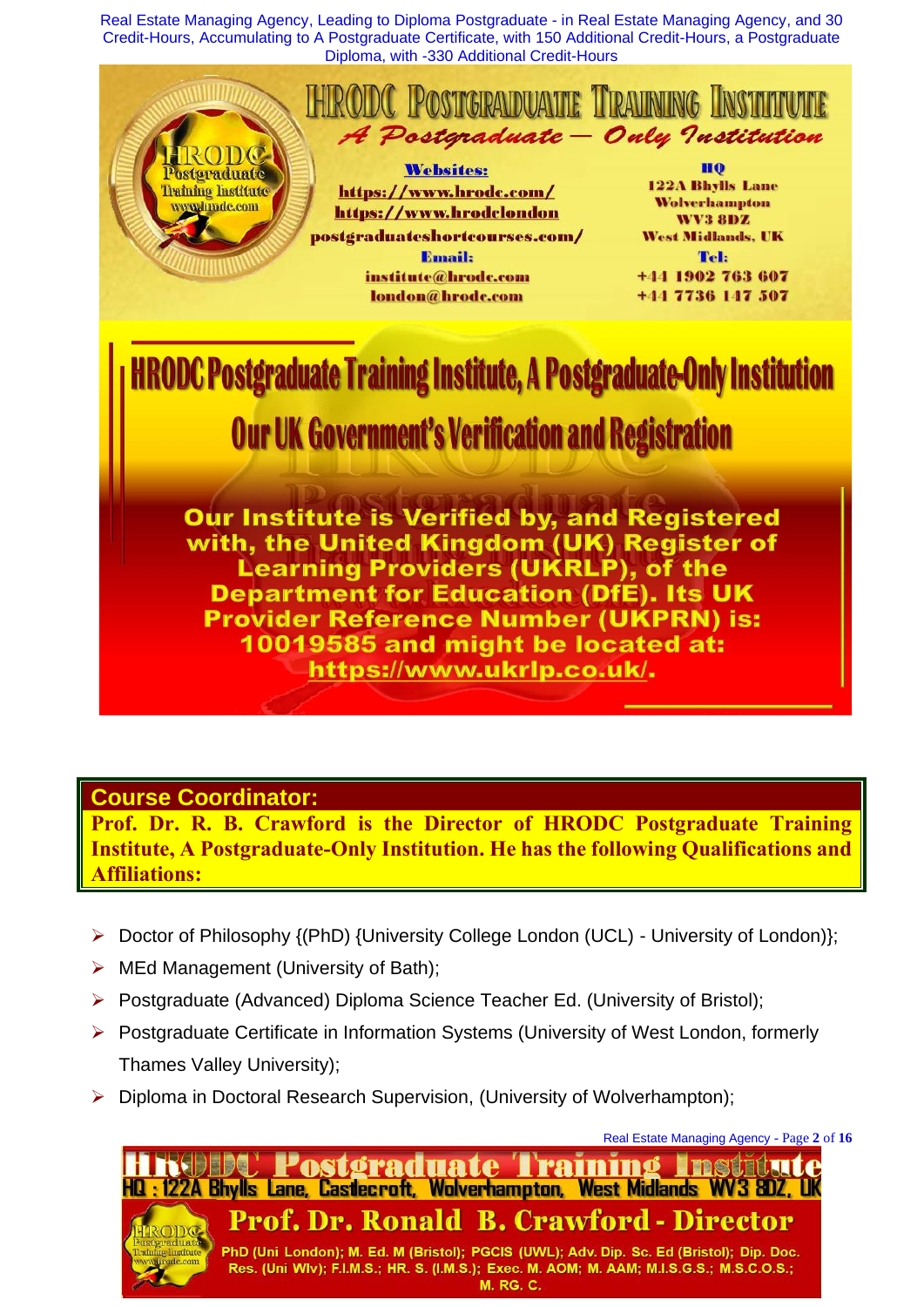- ➢ Teaching Certificate;
- $\triangleright$  Fellow of the Institute of Management Specialists;
- ➢ Human Resources Specialist, of the Institute of Management Specialists;
- $\triangleright$  Member of the Asian Academy of Management (MAAM);
- ➢ Member of the International Society of Gesture Studies (MISGS);
- ➢ Member of the Standing Council for Organisational Symbolism (MSCOS);
- ➢ Member of ResearchGate;
- ➢ Executive Member of Academy of Management (AOM). There, his contribution incorporates the judging of competitions, review of journal articles, and guiding the development of conference papers. He also contributes to the Disciplines of:
	- **E** Human Resources;
	- Organization and Management Theory;
	- **Organization Development and Change;**
	- **Research Methods;**
	- Conflict Management;
	- **Organizational Behavior;**
	- **■** Management Consulting;
	- **Gender & Diversity in Organizations; and**
	- **Critical Management Studies.**

#### **Professor Dr. Crawford has been an Academic in the following UK Universities:**

- $\triangleright$  University of London (Royal Holloway), as Research Tutor;
- ➢ University of Greenwich (Business School), as Senior Lecturer (Associate Professor), in Organisational Behaviour and Human Resource Management;
- ➢ University of Wolverhampton, (Wolverhampton Business School), as Senior Lecturer (Associate Professor), in Organisational Behaviour and Human Resource Management;
- ➢ London Southbank University (Business School), as Lecturer and Unit Leader.

#### **His responsibilities in these roles included:**

- ➢ Doctoral Research Supervisor;
- ➢ Admissions Tutor;
- ➢ Postgraduate and Undergraduate Dissertation Supervisor;
- ➢ Programme Leader;
- ➢ Personal Tutor



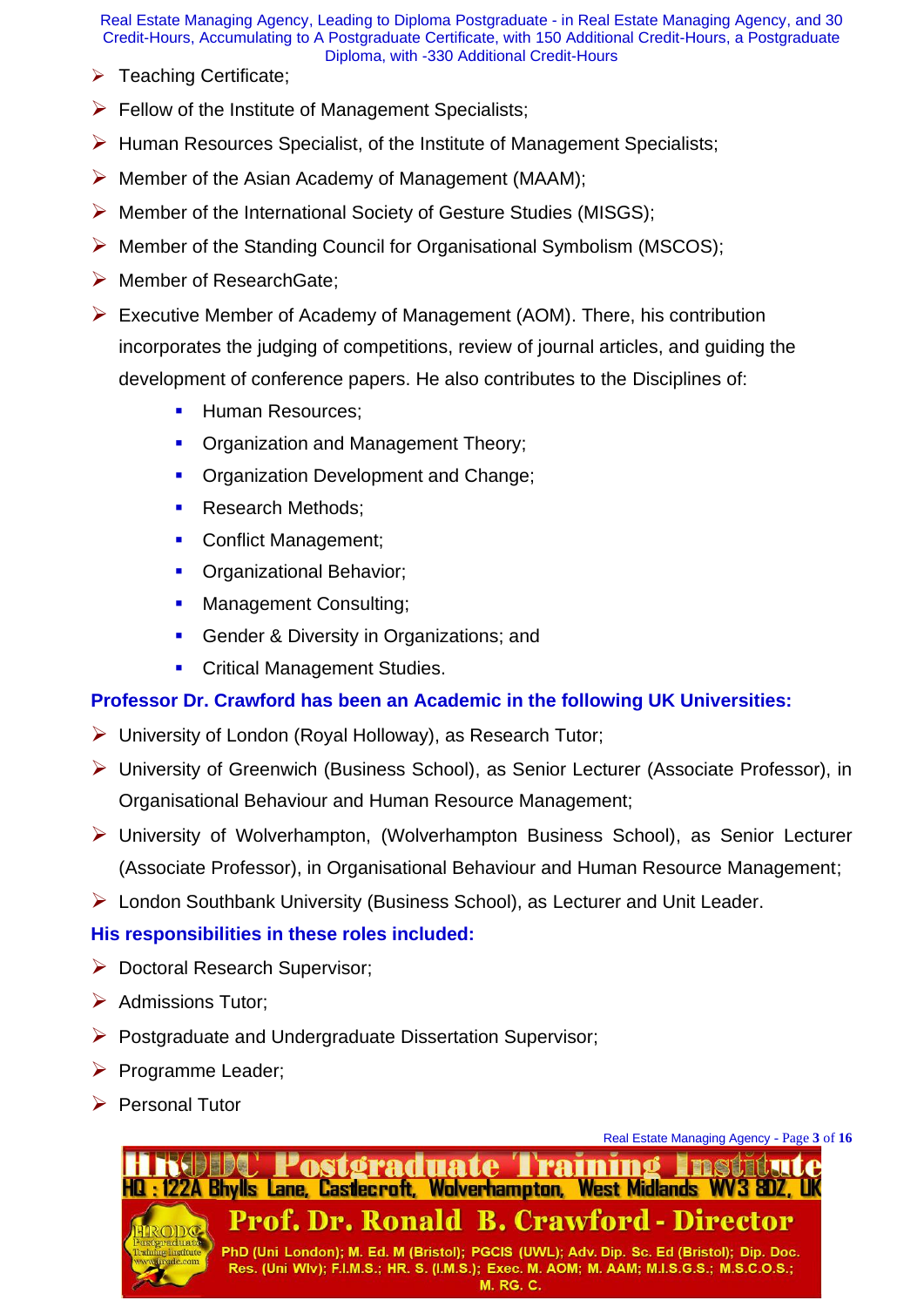#### **For Whom This Course is Designed This Course is Designed For:**

- ➢ Real Estate Analyst;
- ➢ Real Estate Agents;
- ➢ Property Investors;
- ➢ Real Estate Developers;
- ➢ Mortgage Lenders;
- ➢ Commercial Real Estate Relationship Manager;
- $\triangleright$  Property and Investments Administrator.

| <b>Classroom-Based Duration and Cost:</b>        |                           |  |
|--------------------------------------------------|---------------------------|--|
| <b>Classroom-Based Duration:</b>                 | 5 Days                    |  |
| <b>Classroom-Based Cost:</b>                     | £5,000.00 Per Delegate    |  |
|                                                  |                           |  |
| <b>Online (Video-Enhanced) Duration and Cost</b> |                           |  |
| <b>Online Duration:</b>                          | 10 Days - 3 Hours Per Day |  |
| <b>Online Cost:</b>                              | £3,350.00 Per Delegate    |  |

### **Classroom-Based Course and Programme Cost includes:**

- ➢ Free Continuous snacks throughout the Event Days;
- ➢ Free Hot Lunch on Event Days;
- ➢ Free City Tour;
- ➢ Free Stationery;
- ➢ Free On-site Internet Access;
- ➢ Postgraduate Diploma/ Diploma Postgraduate –or
- ➢ Certificate of Attendance and Participation if unsuccessful on resit.

**Students and Delegates will be given a Selection of our Complimentary Products, which include:**

Real Estate Managing Agency - Page **4** of **16**

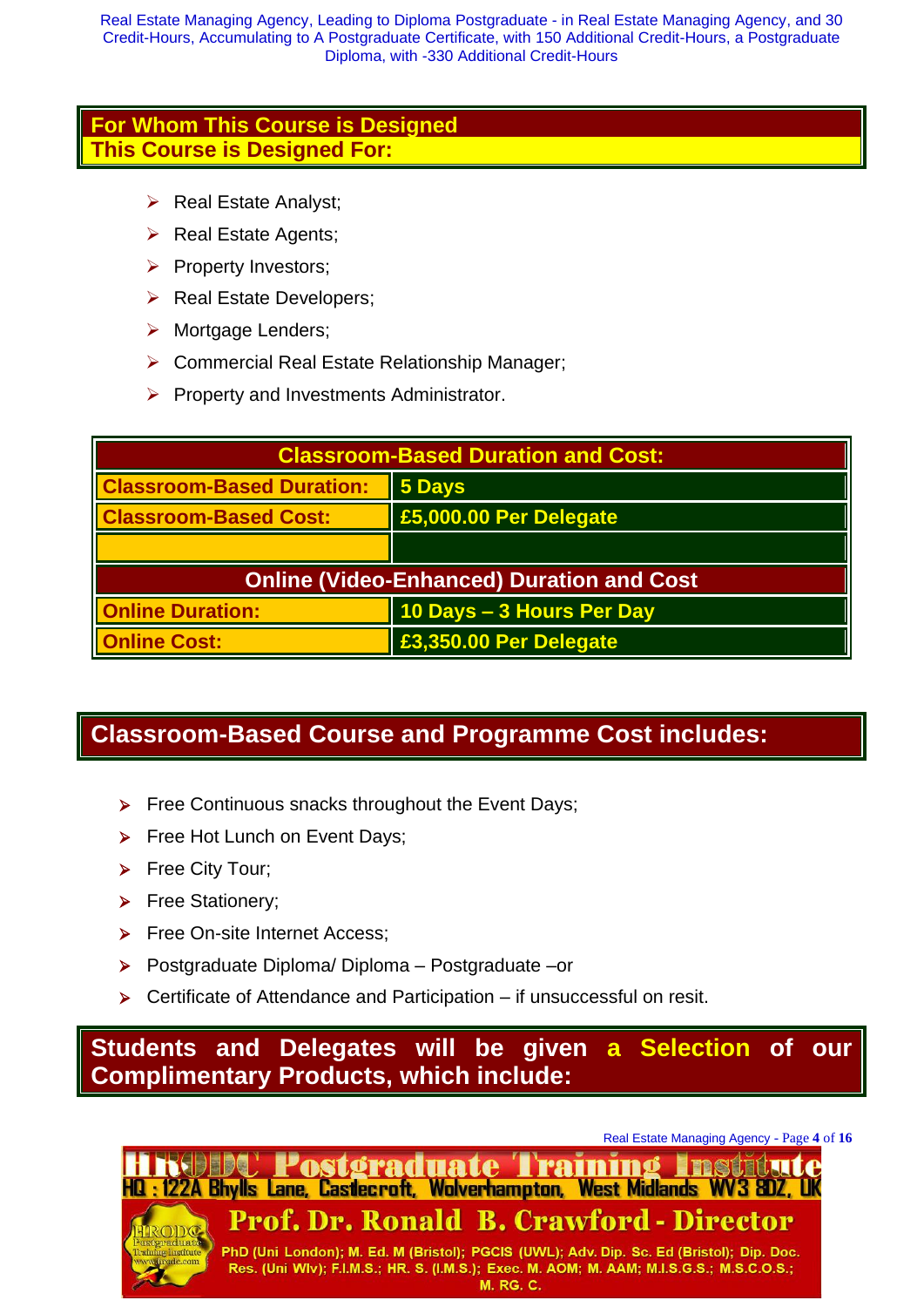- ➢ **Our Branded Leather Conference Folder**;
- ➢ **Our Branded Leather Conference Ring Binder/ Writing Pad;**
- ➢ **Our Branded Key Ring/ Chain**;
- ➢ **Our Branded Leather Conference (Computer – Phone) Bag – Black or Brown**;
- ➢ **Our Branded 8-16 GB USB Flash Memory Drive**, **with Course Material;**
- ➢ **Our Branded Metal Pen;**
- ➢ **Our Branded Polo Shirt**.;
- ➢ **Our Branded Carrier Bag**.

**Daily Schedule: 9:30 to 4:30 pm.**

**Delivery Locations:** 

- **1. Central London, UK;**
- **2. Dubai, UAE;**
- **3. Kuala Lumpur, Malaysia;**
- **4. Amsterdam, The Netherlands;**
- **5. Brussels, Belgium;**
- **6. Paris, France; and**
- **7. Durban, South Africa;**
- **8. Other International Locations, on request.**

Real Estate Managing Agency - Page **5** of **16**

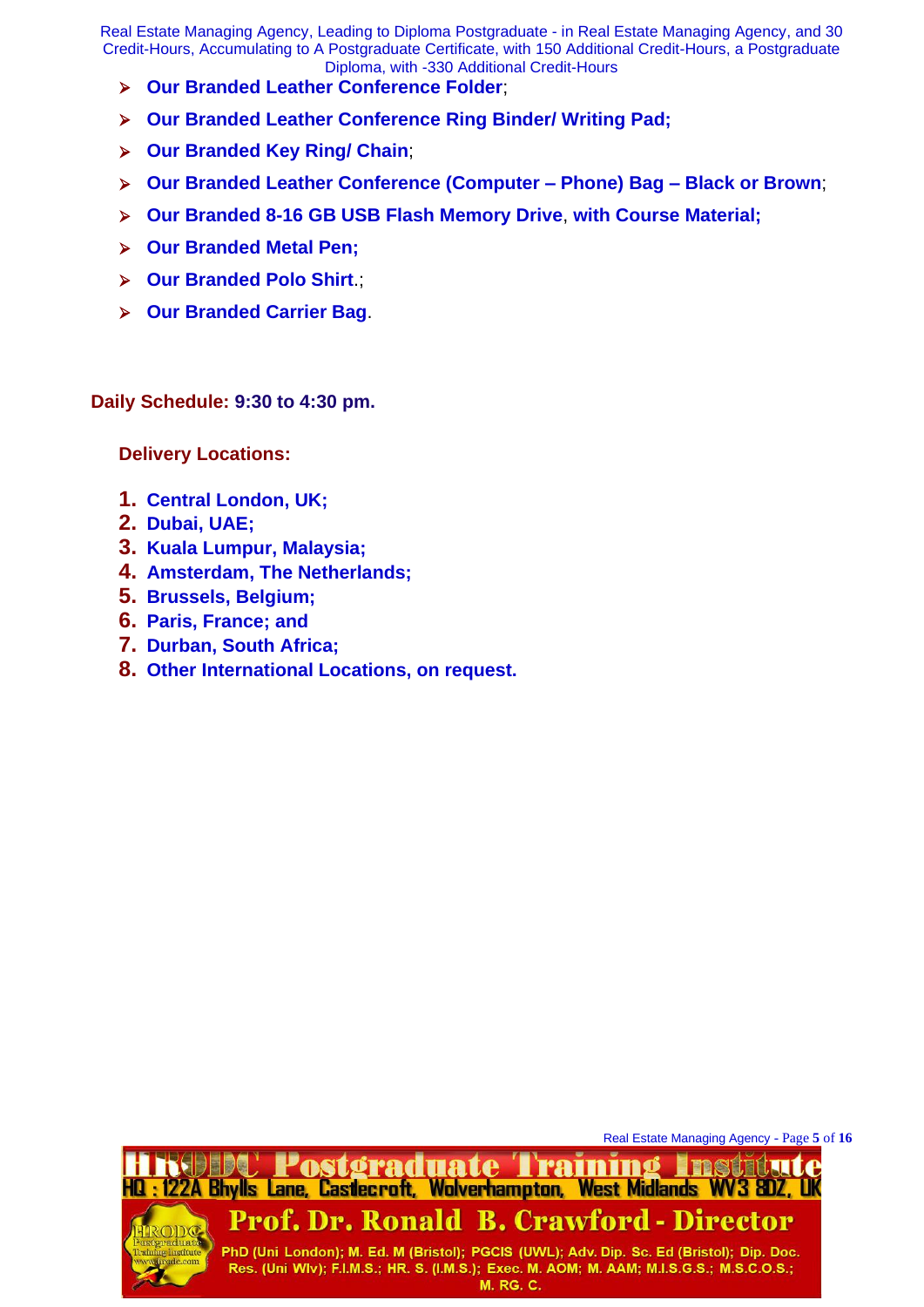#### **Real Estate Managing Agency Course**

**Leading to Diploma – Postgraduate – in Real Estate Managing Agency and 30 Credit-Hours, Accumulating to a Postgraduate Certificate, with 150 Additional Credit-Hours, or a Postgraduate Diploma, with 330 Additional Credit-Hours**

#### **Course Contents, Concepts and Issues**

- ➢ Property Management Agents;
- ➢ Functions of Property Management Agency;
- ➢ Managing Condominiums, Apartment, Flats, or Maisonettes: Operational Issues;
- ➢ Commercial Property Management;
- ➢ Apartment Property Management;
- ➢ Residential Property Management;
- ➢ Professionals of Residential Property Management;
- ➢ Managing Hotels and Guest Houses;
- ➢ Rental Property Management;
- ➢ Duties of Real Estate Broker Manager;
- ➢ Real Estate Office Management Tips;
- ➢ Guidelines for Real Estate Project Management;
- ➢ 'Waterproofing' Contracts;
- $\triangleright$  Agent Tenant Relation;
- ➢ Agency Property Owner Relation;
- ➢ Following Market Rates;
- ➢ Property Maintenance;
- $\triangleright$  Dealing with Emergencies;
- ➢ Documentation and Property Management Associates.

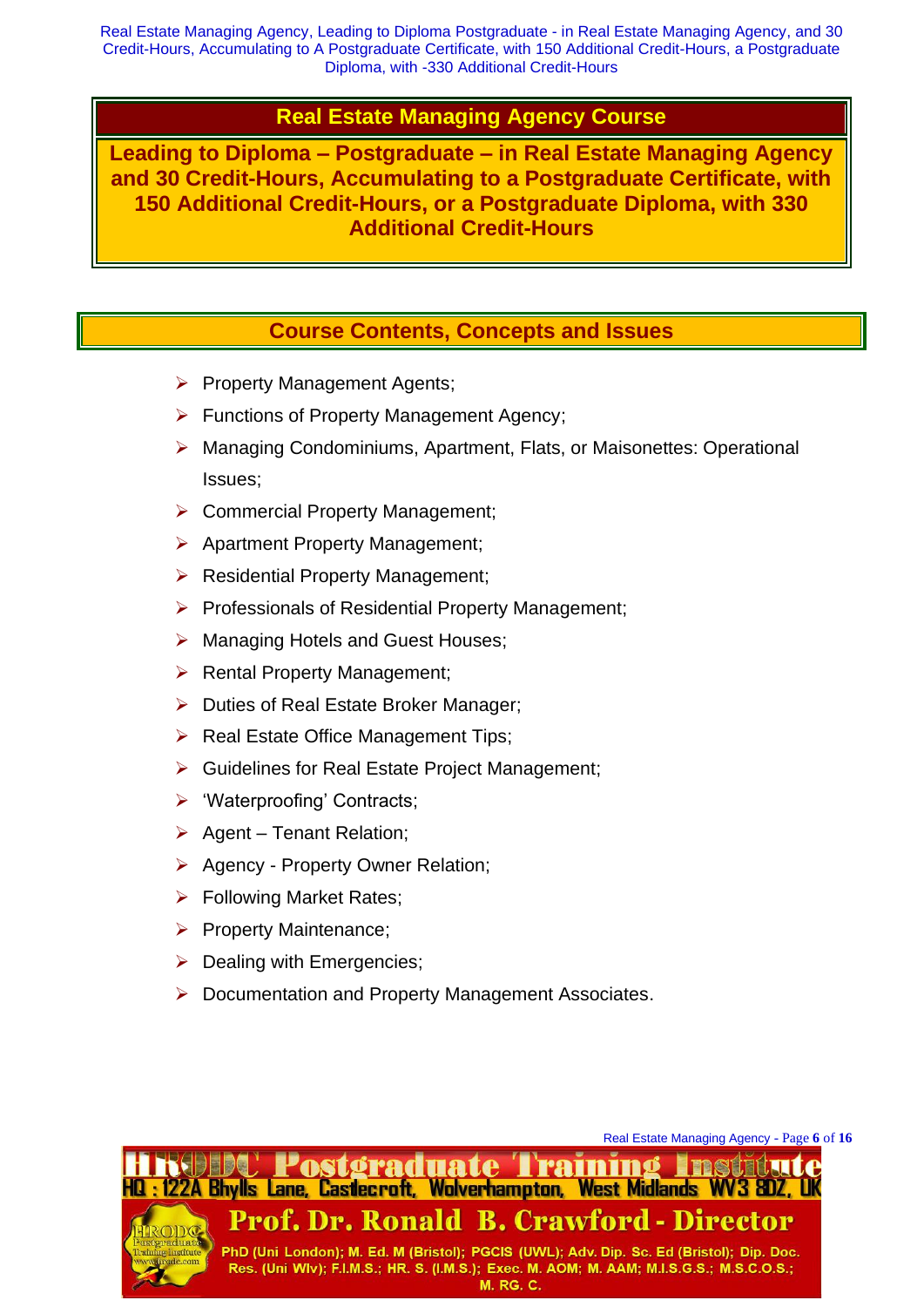#### **Postgraduate Diploma, Postgraduate Certificate, and Diploma – Postgraduate - Short Course Regulation**

#### **Postgraduate Certificate, Postgraduate Diploma, and Diploma – Postgraduate: Their Distinction, Credit Value and Award Title**

Postgraduate Short Courses of a minimum of five days' duration, are referred to as Diploma – Postgraduate. This means that they are postgraduate credits, towards a Postgraduate Certificate and Postgraduate Diploma. Postgraduate Certificate and Postgraduate Diploma represent Programmes of Study, leading to Awards bearing their title prefixes. While we, refer to our short studies, of 5 days to five weeks, as 'Courses', those with duration of 6 weeks and more are labelled 'Programmes'. Nevertheless, in line with popular usage, we often refer to all study durations as 'Courses'. Another mark of distinction, in this regard, is that participants in a short course are referred to as 'Delegates', as opposed to the term 'Students', which is confined to those studying a Postgraduate Programme.

Courses are of varying Credit-Values; some being Single-Credit, Double-Credit, Triple-Credit, Quad-Credit, 5-Credit, etc. These short courses accumulate to Postgraduate Certificate, with a total of 180 Credit-Hours (= 6 X 5-Day Courses or 3 X 10-Day Courses), or Postgraduate Diploma, with a total of 360 Credit-Hours (= 12 X 5-Day Courses or 6 X 10-Day Courses).

Delegates studying courses of 5-7 days' duration, equivalent to 30-42 Credit-Hours (Direct Lecturer Contact), will, on successful assessment, receive the Diploma – Postgraduate Award. This represents a single credit at Postgraduate Level. While 6-day and 7-day courses also lead to a Diploma – Postgraduate, they accumulate 36 and 42 Credit Hours, respectively.

#### **Postgraduate Certificate, Postgraduate Diploma, and Diploma – Postgraduate Assessment Requirement**

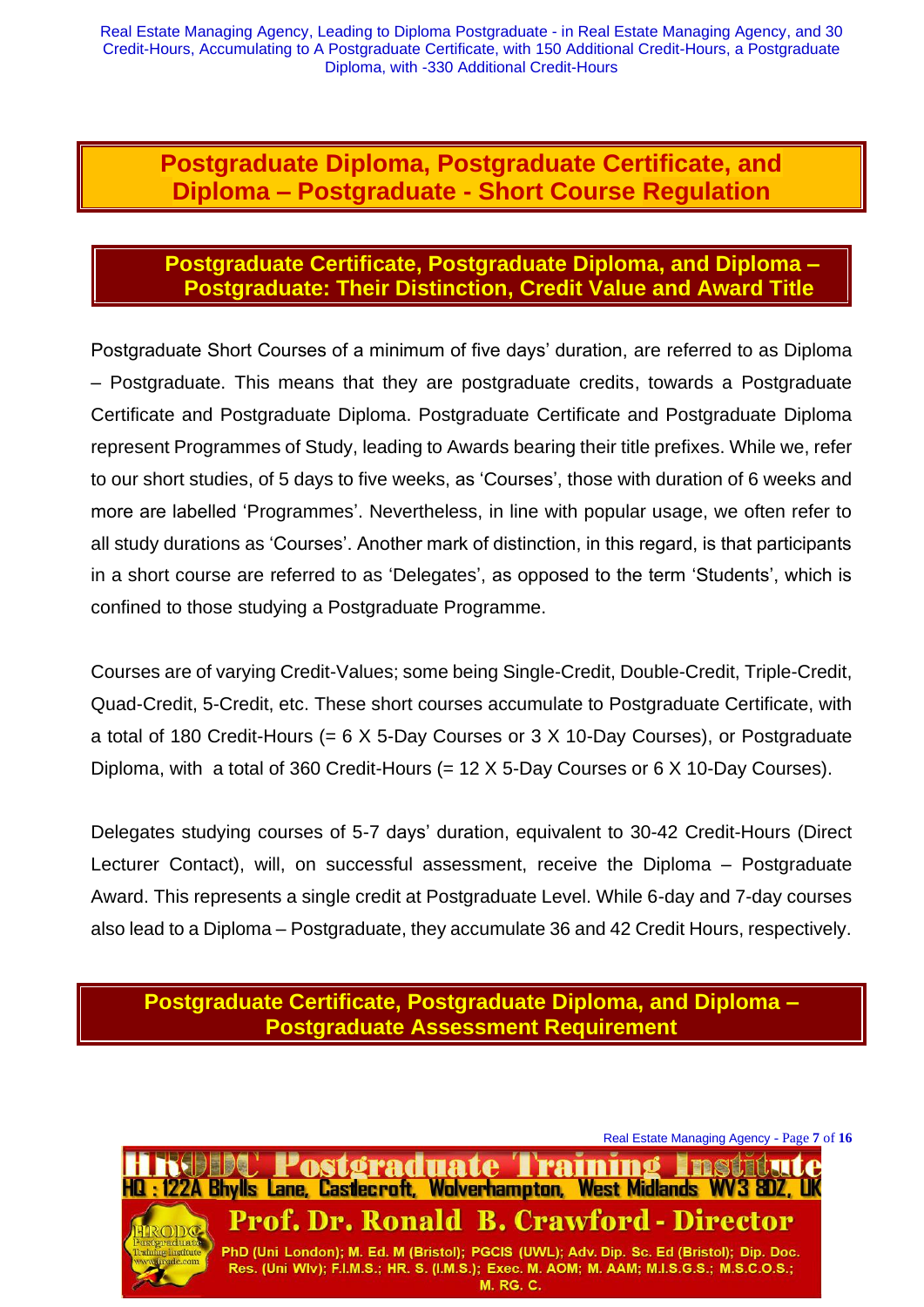#### Real Estate Managing Agency, Leading to Diploma Postgraduate - in Real Estate Managing Agency, and 30 Credit-Hours, Accumulating to A Postgraduate Certificate, with 150 Additional Credit-Hours, a Postgraduate Diploma, with -330 Additional Credit-Hours Because of the intensive nature of our courses and programmes, assessment will largely be in-course, adopting differing formats. These assessment formats include, but not limited to, in-class tests, assignments, end of course examinations. Based on these assessments, successful candidates will receive the Diploma – Postgraduate, Postgraduate Certificate, or Postgraduate Diploma, as appropriate.

In the case of Diploma – Postgraduate, a minimum of 70% overall pass is expected. In order to receive the Awards of Postgraduate Certificate and Postgraduate Diploma, candidates must have accumulated at least the required minimum 'Credit-Hours', with a pass (of 70% and above) in at least 70% of the courses taken.

Delegates and students who fail to achieve the requirement for Postgraduate Certificate, Postgraduate Diploma, or Diploma - Postgraduate - will be given support for 2 re-submissions for each course. Those delegates who fail to achieve the assessment requirement for the Postgraduate Diploma or Diploma - Postgraduate - on 2 resubmissions, or those who elect not to receive them, will be awarded the Certificate of Attendance and Participation.

#### **Diploma – Postgraduate, Postgraduate Certificate, and Postgraduate Diploma Application Requirements**

Applicants for Diploma – Postgraduate – Postgraduate Certificate, and Postgraduate Diploma are required to submit the following documents:

- ➢ Completed Postgraduate Application Form, including a passport sized picture affixed to the form;
- $\triangleright$  A copy of Issue and Photo (bio data) page of the applicant's current valid passport or copy of his or her Photo-embedded National Identity Card;
- $\triangleright$  Copies of credentials mentioned in the application form.

#### **Admission and Enrolment Procedure**

 $\triangleright$  On receipt of all the above documents we will assess applicants' suitability for the Course or Programme for which they have applied;



PhD (Uni London); M. Ed. M (Bristol); PGCIS (UWL); Adv. Dip. Sc. Ed (Bristol); Dip. Doc. Res. (Uni WIv); F.I.M.S.; HR. S. (I.M.S.); Exec. M. AOM; M. AAM; M.I.S.G.S.; M.S.C.O.S.; **M. RG. C.**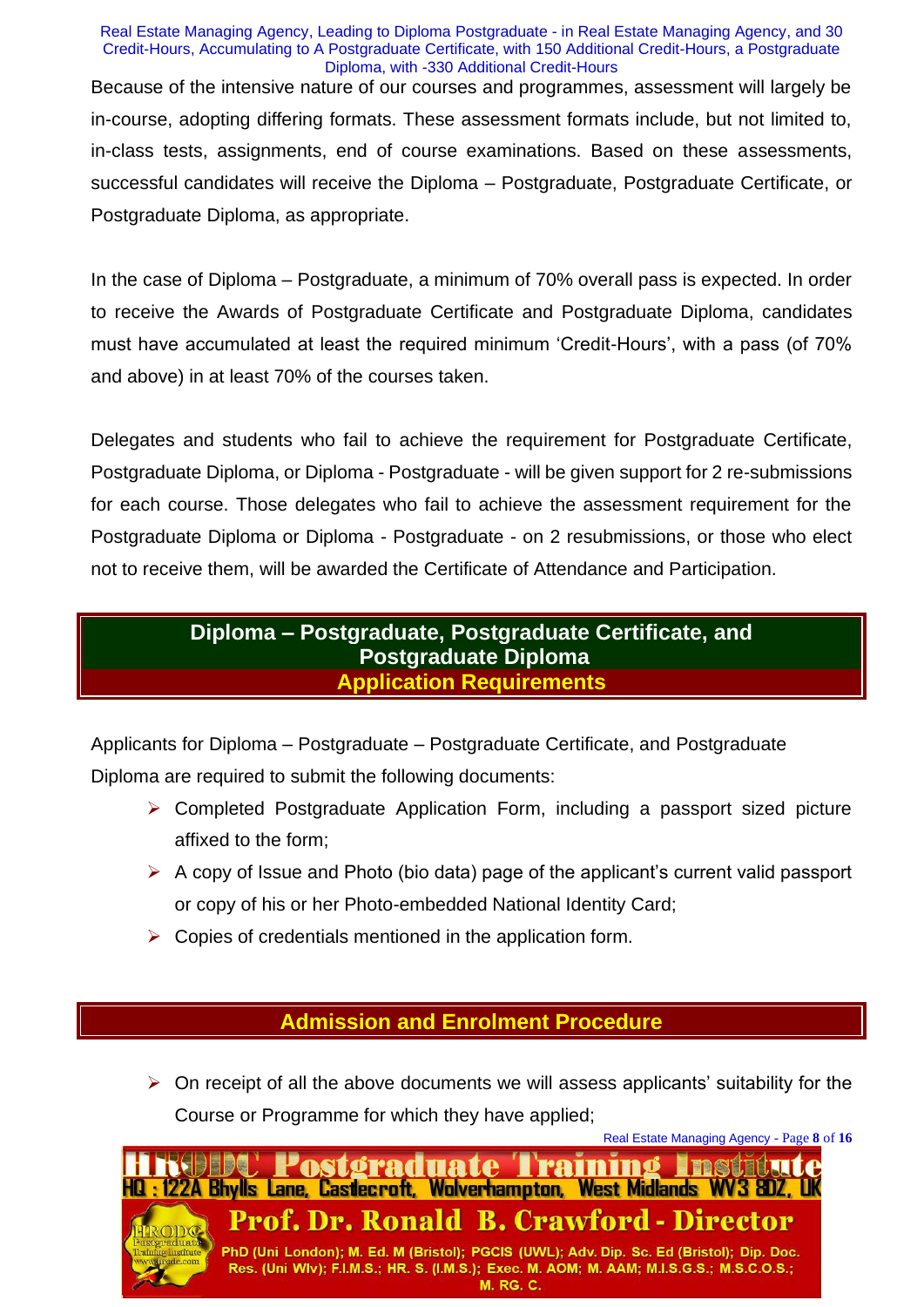- $\triangleright$  If they are accepted on their chosen Course or Programme, they will be notified accordingly and sent Admission Letters and Invoices;
- $\triangleright$  One week after the receipt of an applicant's payment or official payment notification, the relevant Course or Programme Tutor will contact him or her, by e-mail or telephone, welcoming him or her to HRODC Postgraduate Training Institute;
- $\triangleright$  Those intending to study in a foreign country, and require a Visa, will be sent the necessary immigration documentation, to support their application;
- ➢ Applicants will be notified of the dates, location and venue of enrolment and orientation, where appropriate.

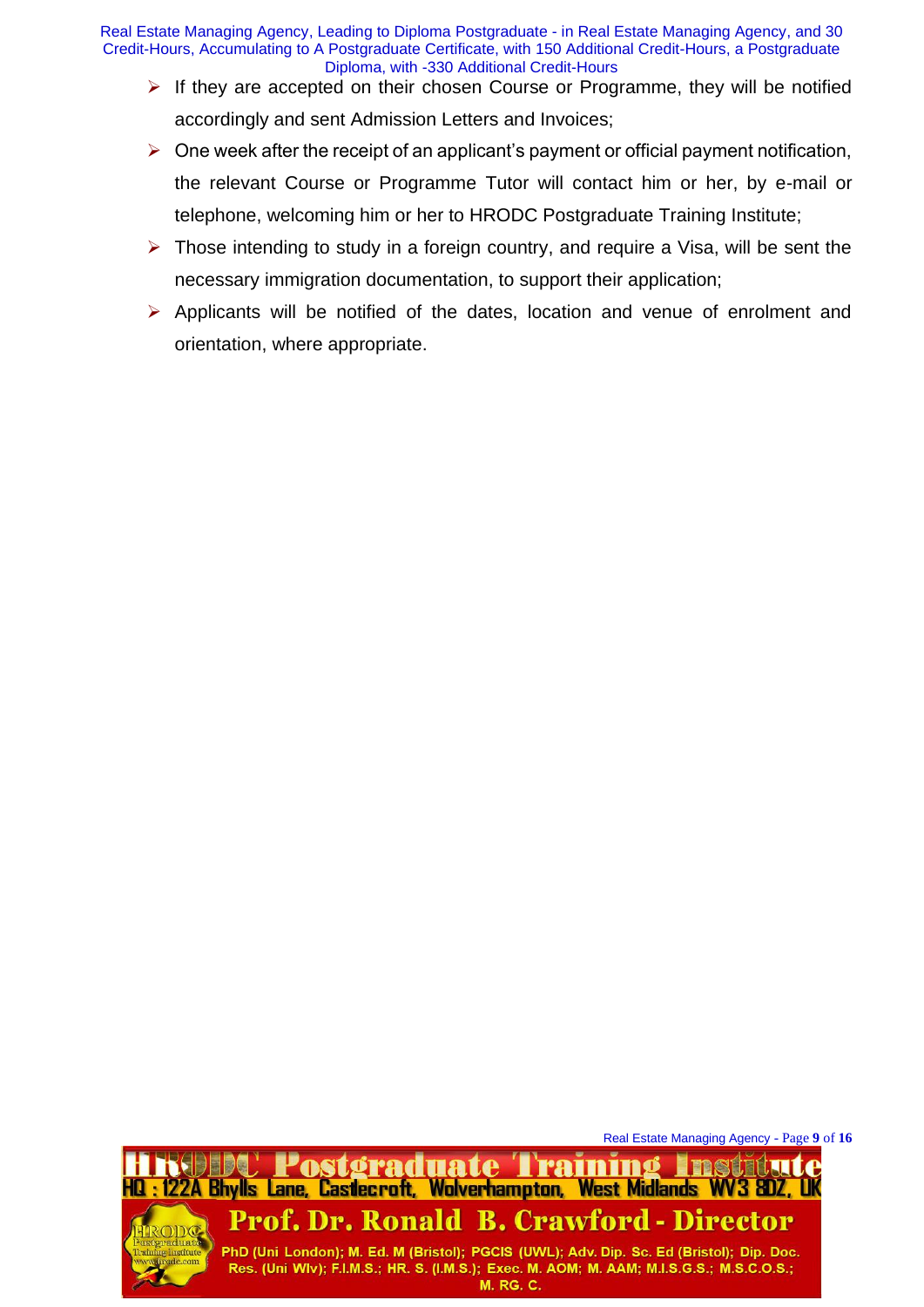#### **Modes of Study and Duration of Postgraduate Certificate and Postgraduate Diploma Programmes**

There are two delivery formats for Postgraduate Certificate and Postgraduate Diploma Programmes, as follows:

- 1. Intensive Full-time (Classroom-Based) Mode, lasting 3 months for Postgraduate Diploma, and 6 weeks for Postgraduate Certificate. These durations are based on six hours' lecturer-contact per day, five days (30 hours) per week, for Postgraduate Diploma;
- 2. Video-Enhanced On-Line Mode. This interactive online mode lasts twenty (20) weeks, for Postgraduate Diploma, and ten (10) weeks for Postgraduate Certificate. Our calculation is based on three hours per day, six days per week.

Whichever study mode is selected, the aggregate of 360 Credit Hours must be achieved.

#### **Introducing Our Video-Enhanced Online Study Mode**

In a move away from the traditional online courses and embracing recent developments in technology-mediated distance education, HRODC Postgraduate Training Institute has introduced a Video-Enhanced Online delivery. This Online mode of delivery is revolutionary and, at the time of writing, unique to HRODC Postgraduate Training Institute.

You are taught as individuals, on a one-to-one or one-to-small-group basis. You see the tutor face to-face, for the duration of your course. You will interact with the tutor, ask and address questions; sit examinations in the presence of the tutor. It is as real as any face-to-face lecture and seminar can be. Choose from a wide range of Diploma – Postgraduate Courses and an increasing number of Specialist Postgraduate Certificate and Postgraduate Diploma Programmes. You might also accumulate Postgraduate Short Courses, via this mode of study, over a 6-year period, towards a Postgraduate Certificate or Postgraduate Diploma.

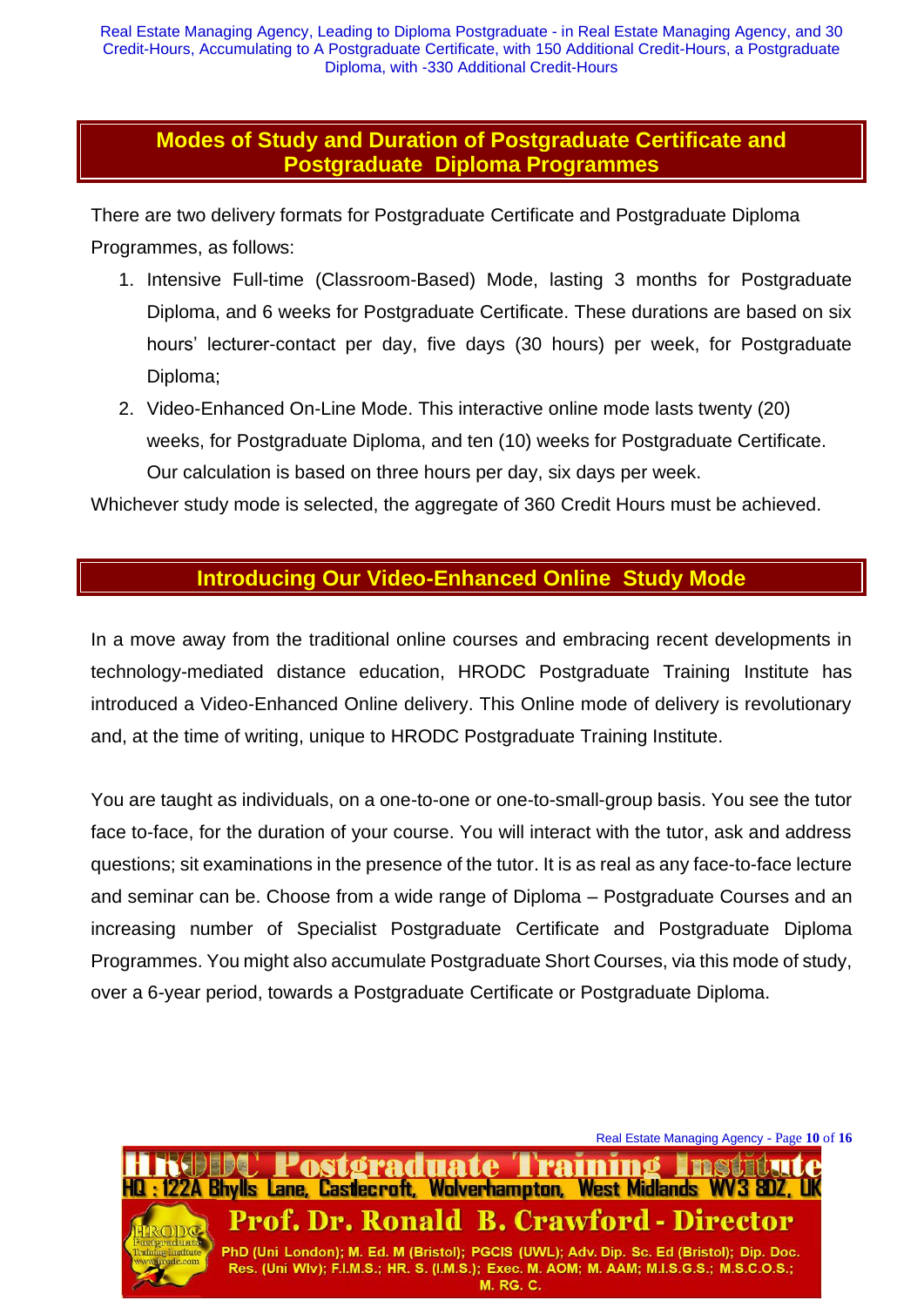#### **Key Features of Our Online Study: Video-Enhanced Online Mode**

- $\triangleright$  The tutor meets the group and presents the course, via Video, in a similar way to its classroom-based counterpart;
- $\triangleright$  All participants are able to see, and interact with, each other, and with the tutor;
- $\triangleright$  They watch and discuss the various video cases and demonstrations that form an integral part of our delivery methodology;
- $\triangleright$  Their assessment is structured in the same way as it is done in a classroom setting;
- $\triangleright$  The Video-Enhanced Online mode of training usually starts on the 1<sup>st</sup> of each month, with the cut-off date being the  $20<sup>th</sup>$  of each month, for inclusion the following month;
- $\triangleright$  Its duration is twice as long as its classroom-based counterpart. For example, a 5-day (30 Credit Hours) classroom-based course will last 10 days, in Video-Enhanced Online mode. This calculation is based on 3 hours tuition per day, adhering to the Institute's required 30 Credit-Hours;
- ➢ The cost of the Video-Enhanced Online mode is 67% of similar classroom-based courses;
- ➢ For example, a 5-day classroom-based course, which costs Five Thousand Pounds, is only Three Thousand Three Hundred and Fifty Pounds (£3,350.00) in Video-Enhanced Online Mode.

## **10-Week Video-Enhanced Online Postgraduate Certificate and 20-Week Video-Enhanced Online Postgraduate Diploma**

You might study an Online Postgraduate Certificate or Online Postgraduate Diploma, in 10 and 20 weeks, respectively, in the comfort of your office or homes, through HRODC Postgraduate Training Institute's Video-Enhanced Online Delivery. We will deliver the 180 Credit-Hours and 360 Credit-Hours, in line with our regulation, through 'Direct-Lecturer-Contact', within the stipulated timeframe. We aim to fit the tuition around your work, family commitment and leisure, thereby enhancing your maintenance of an effective 'work-study-lifestyle balance', at times convenient to you and your appointed tutor.



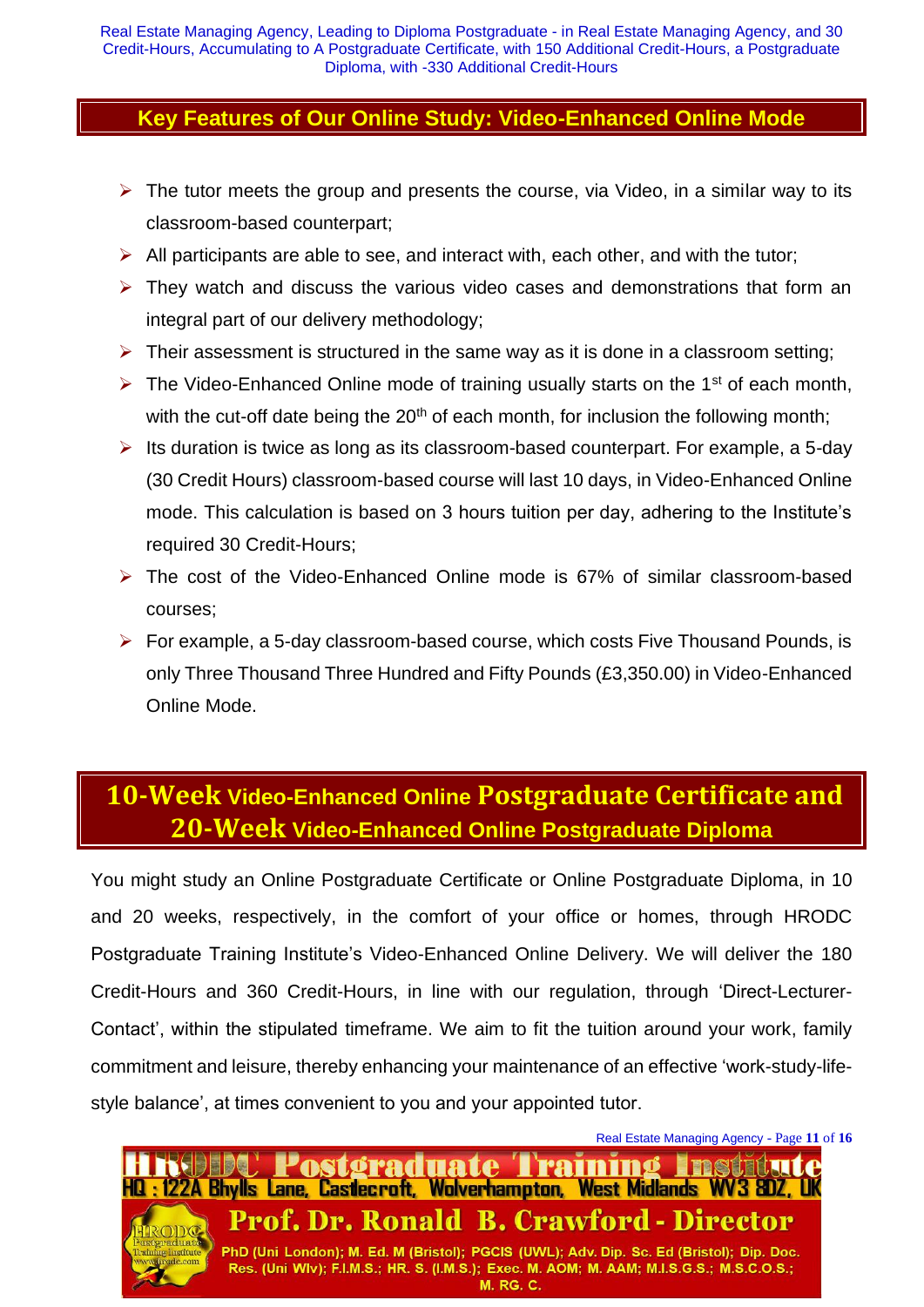#### **Cumulative Postgraduate Certificate and Postgraduate Diploma Courses**

All short courses can accumulate to the required number of Credit-Hours, for the Postgraduate Certificate and Postgraduate Diploma, over a six-year period from first registration and applies to both general and specialist groupings. In this regard, it is important to note that short courses vary in length, the minimum being 5 days (Diploma – Postgraduate) – equivalent to 30 Credit Hours, representing one credit, as is tabulated below.

On this basis, the definitive calculation on the Award requirement is based on the number of hours studied (aggregate credit-value), rather than merely the number of credits achieved. This approach is particularly useful when a student or delegate studies a mixture of courses of different credit-values.

For those delegates choosing the accumulative route, it is advisable that at least one or two credits be attempted each year. This will ensure that the required 180 Credit-Hours and 360 Credit-Hours, for the Postgraduate Certificate and Postgraduate Diploma, respectively, are achieved, within the designated period. These Credit-Values, awards and their accumulation are exemplified below.

| <b>Examples of Postgraduate Course Credits:</b><br>Their Value, Award Prefix & Suffix - Based on 5-Day Multiples |                               |                                          |  |
|------------------------------------------------------------------------------------------------------------------|-------------------------------|------------------------------------------|--|
| <b>Credit Value</b>                                                                                              | <b>Credit</b><br><b>Hours</b> | <b>Award Title Prefix (&amp; Suffix)</b> |  |
| <b>Single-Credit</b>                                                                                             | $30 - 54$                     | <b>Diploma - Postgraduate</b>            |  |
| <b>Double-Credit</b>                                                                                             | 60-84                         | Diploma - Postgraduate (Double-Credit)   |  |
| <b>Triple-Credit</b>                                                                                             | 90-114                        | Diploma - Postgraduate (Triple-Credit)   |  |
| <b>Quad-Credit</b>                                                                                               | 120-144                       | Diploma - Postgraduate (Quad-Credit)     |  |
| 5-Credit                                                                                                         | 150-174                       | Diploma - Postgraduate (5-Credit)        |  |
| <b>6-Credit</b>                                                                                                  | 180-204                       | <b>Postgraduate Certificate</b>          |  |
| <b>7-Credit</b>                                                                                                  | 210-234                       | Postgraduate Certificate (+ 1 Credit)    |  |

Real Estate Managing Agency - Page **12** of **16**

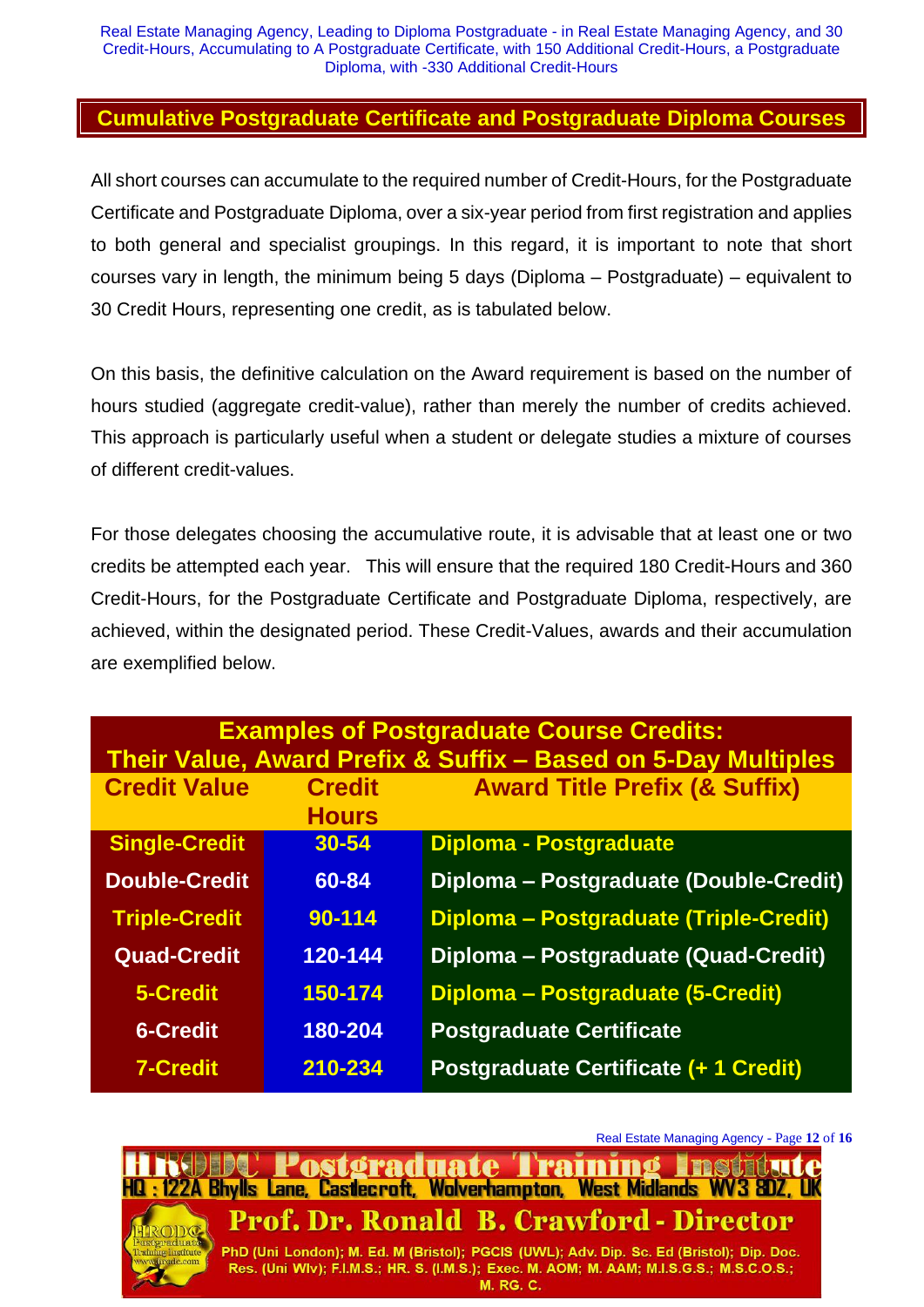| <b>Examples of Postgraduate Course Credits:</b>               |               |                                              |  |
|---------------------------------------------------------------|---------------|----------------------------------------------|--|
| Their Value, Award Prefix & Suffix - Based on 5-Day Multiples |               |                                              |  |
| <b>Credit Value</b>                                           | <b>Credit</b> | <b>Award Title Prefix (&amp; Suffix)</b>     |  |
|                                                               | <b>Hours</b>  |                                              |  |
| 8-Credit                                                      | 240-264       | <b>Postgraduate Certificate (+2 Credits)</b> |  |
| 9-Credit                                                      | 270-294       | <b>Postgraduate Certificate (+3 Credits)</b> |  |
| <b>10-Credit</b>                                              | 300-324       | Postgraduate Certificate (+ 4 Credits)       |  |
| 11-Credit                                                     | 330-354       | <b>Postgraduate Certificate (+5 Credits)</b> |  |
| 12-Credit                                                     | 360           | <b>Postgraduate Diploma</b>                  |  |
| 360 Credit-Hours = Postgraduate Diploma                       |               |                                              |  |
| 12 X 5-Day Courses = 360 Credit-Hours = Postgraduate Diploma  |               |                                              |  |
| 10 X 6-Day Courses = 360 Credit-Hours = Postgraduate Diploma  |               |                                              |  |

#### **Exemplification of Accumulated Postgraduate Certificate and Postgraduate Diploma Award Titles**

All Specialist Postgraduate Certificate and Postgraduate Diploma Programmes have their predetermined Award Titles. Where delegates do not follow a Specialism, for accumulation to a Postgraduate Diploma, they will normally be Awarded a General Award, without any Specialist Award Title. However, a Specialist Award will be given, where a delegate studies at least seventy percent (70%) of his or her courses in a specialist grouping. These are exemplified below:

- **1. Postgraduate Diploma in Accounting and Finance;**
- **2. Postgraduate Certificate in Accounting and Finance;**
- **3. Postgraduate Certificate in Aviation Management;**
- **4. Postgraduate Diploma in Aviation Management;**
- **5. Postgraduate Certificate in Industrial Health and Safety Management, Incorporating Oil and Gas Safety;**
- **6. Postgraduate Diploma in Industrial Health and Safety Management, Incorporating Oil and Gas Safety;**
- **7. Postgraduate Certificate in Business Communication;**

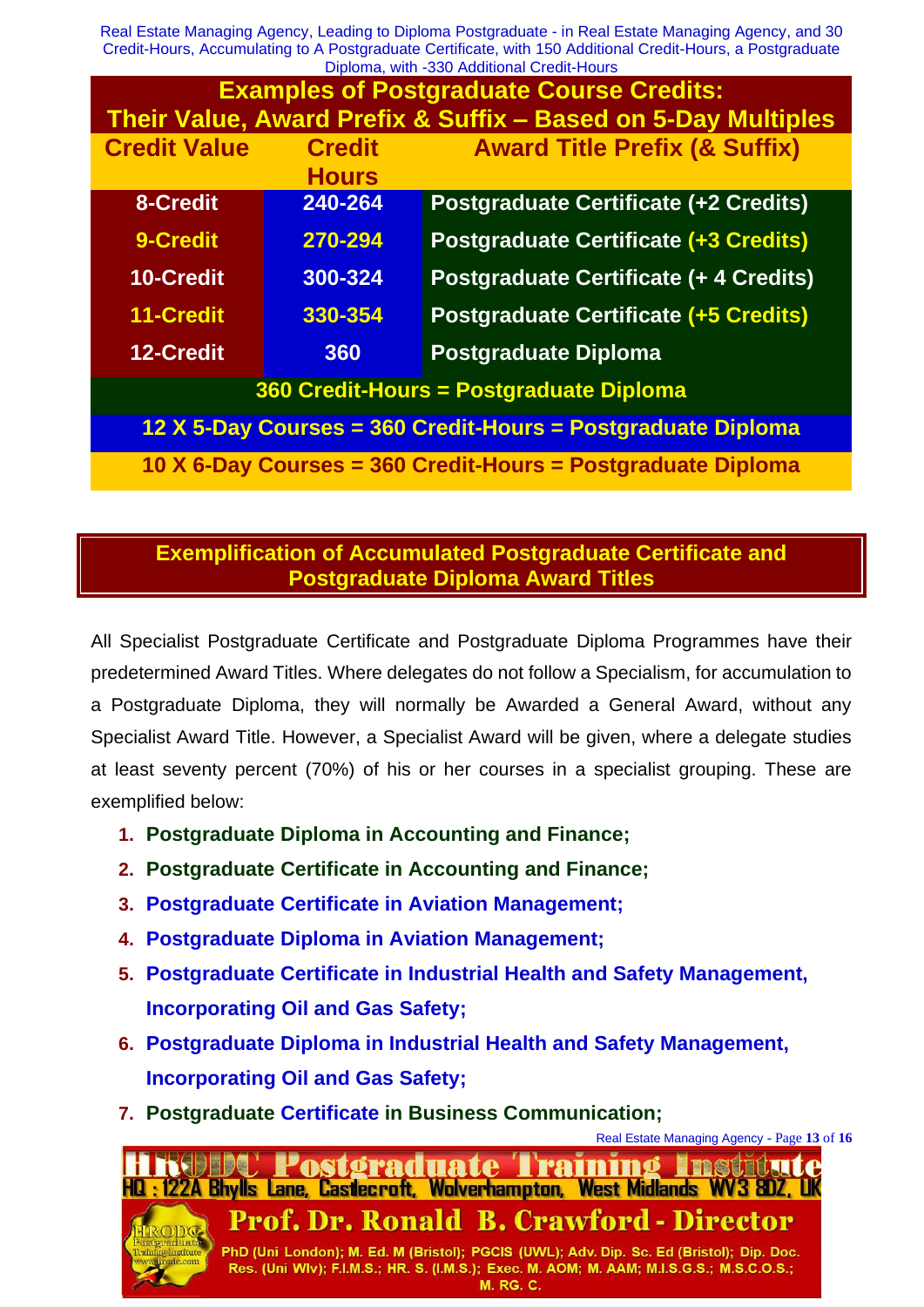- **8. Postgraduate Diploma in Business Communication;**
- **9. Postgraduate Certificate in Corporate Governance;**
- **10.Postgraduate Diploma in Corporate Governance;**
- **11.Postgraduate Certificate in Costing and Budgeting;**
- **12.Postgraduate Diploma in Costing and Budgeting;**
- **13.Postgraduate Certificate in Client or Customer Relations;**
- **14.Postgraduate Diploma in Client or Customer Relations;**
- **15.Postgraduate Certificate in Engineering and Technical Skills;**
- **16.Postgraduate Diploma in Engineering and Technical Skills;**
- **17.Postgraduate Certificate in Events Management;**
- **18.Postgraduate Diploma in Events Management;**
- **19.Postgraduate Certificate in Health and Safety Management;**
- **20.Postgraduate Diploma in Health and Safety Management;**
- **21.Postgraduate Certificate in Health Care Management;**
- **22.Postgraduate Diploma in Health Care Management;**
- **23.Postgraduate Certificate in Human Resource Development;**
- **24.Postgraduate Diploma in Human Resource Development;**
- **25.Postgraduate Certificate in Human Resource Management;**
- **26.Postgraduate Diploma in Human Resource Management;**
- **27.Postgraduate Certificate in Information and Communications Technology (ICT);**
- **28.Postgraduate Diploma in Information and Communications Technology (ICT);**
- **29.Postgraduate Certificate in Leadership Skills;**
- **30.Postgraduate Diploma in Leadership Skills;**
- **31.Postgraduate Certificate in Law – International and National;**
- **32.Postgraduate Diploma in Law – International and National;**
- **33.Postgraduate Certificate in Logistics and Supply Chain Management;**
- **34.Postgraduate Diploma in Logistics and Supply Chain Management;**
- **35.Postgraduate Certificate in Management Skills;**



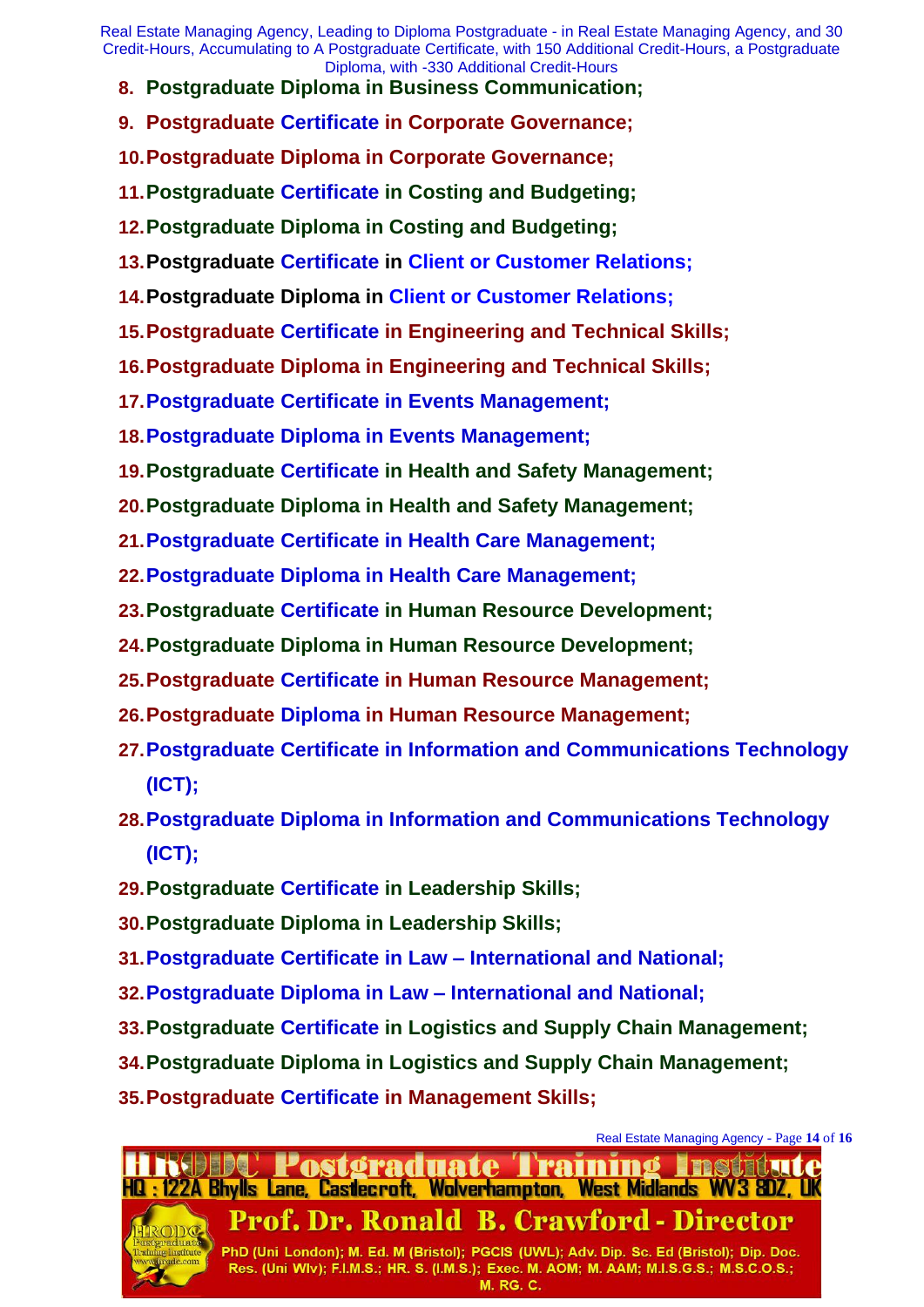**36.Postgraduate Diploma in Management Skills;** 

**37.Postgraduate Certificate in Maritime Studies;** 

**38.Postgraduate Diploma in Maritime Studies;** 

**39.Postgraduate Certificate in Oil and Gas Operation;** 

**40.Postgraduate Diploma in Oil and Gas Operation;** 

**41.Postgraduate Certificate in Oil and Gas Accounting;** 

**42.Postgraduate Diploma in Oil and Gas Accounting;** 

**43.Postgraduate Certificate in Politics and Economic Development;** 

**44.Postgraduate Diploma in Politics and Economic Development;** 

**45.Postgraduate Certificate in Procurement Management;** 

**46.Postgraduate Diploma in Procurement Management;** 

**47.Postgraduate Certificate in Project Management;** 

**48.Postgraduate Diploma in Project Management;** 

**49.Postgraduate Certificate in Public Administration;** 

**50.Postgraduate Diploma in Public Administration;** 

**51.Postgraduate Certificate in Quality Management;** 

**52.Postgraduate Diploma in Quality Management;** 

**53.Postgraduate Certificate in Real Estate Management;** 

**54.Postgraduate Diploma in Real Estate Management;** 

**55.Postgraduate Certificate n Research Methods;** 

**56.Postgraduate Diploma in Research Methods;** 

**57.Postgraduate Certificate in Risk Management;** 

**58.Postgraduate Diploma in Risk Management;** 

**59.Postgraduate Certificate in Sales and Marketing;** 

- **60.Postgraduate Diploma in Sales and Marketing;**
- **61.Postgraduate Certificate in Travel, Tourism and International Relations;**
- **62.Postgraduate Diploma in Travel, Tourism and International Relations.**

The actual courses studied will be detailed in a student or delegate's Transcript.